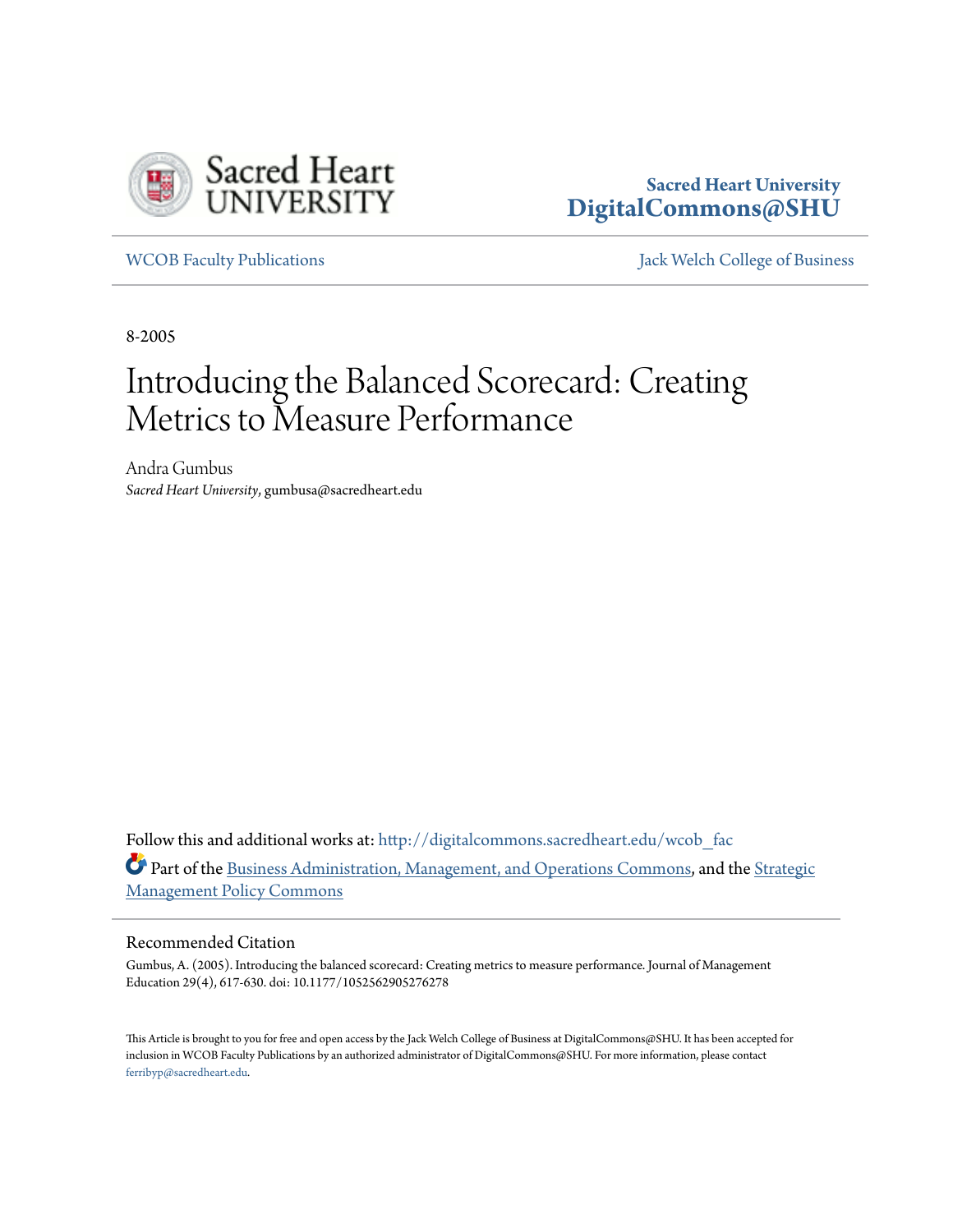This experiential exercise presents the concept of the Balanced Scorecard (BSC) and applies it in a university setting. The Balanced Scorecard was developed 12 years ago and has grown in popularity and is used by more than 50% of the Fortune 500 companies as a performance measurement and strategic management tool. The BSC expands the traditional financial measures into three other dimensions to capture a balanced approach to measure performance in an organization. These additional dimensions are as follows: Customer Focus, Competence/Employee Learning and Growth, and Operational Efficiency. The exercise uses an analogy of a race car driver who relies on one aspect of measurement to gauge the race versus relying on multiple dimensions of performance.

Keywords: balanced scorecard; organizational measurement; organizational metrics

#### Introduction and Objectives

The exercise has four activities that engage students in the creation of metrics for a university. The activities can be done in a single class or sequentially in multiple class periods. The exercise has been used in both undergraduate and graduate business classes in conjunction with the topic of performance measurement systems and organizational control. In the first activity, students analyze their university and brainstorm possible metrics for the university in these four key areas. Another activity involves responding to five discussion questions about the BSC. Students are assigned to visit the Web site of their university to locate measures reported on the site. Actual university measures and results can be introduced to complete the exercise. Introducing measures used in a setting familiar to students enables students to compare the metrics brainstormed against those in practice at their university.

This exercise has been used in both Organization Management and Organization Behavior undergraduate and graduate classes. The Balanced Scorecard (BSC) can be introduced as part of a lesson on strategic planning, performance measurement, or control of organizations (Kaplan & Norton, 2001). Preparation for the exercise includes reading about the BSC or visiting various Web sites such as the Balanced Scorecard Collaborative at www.bscol. com or The Balanced Scorecard Institute at www.balancedscorecard.org or Balanced Scorecard Info and Resources at www.bettermanagement.com or QPR Software at www.qpronline.com/balancedscorecard. The instructor should provide a brief introduction to the BSC framework as provided in this article. Many graduate students are familiar with the BSC based on their work experience and can be asked to share their company's metrics with classmates.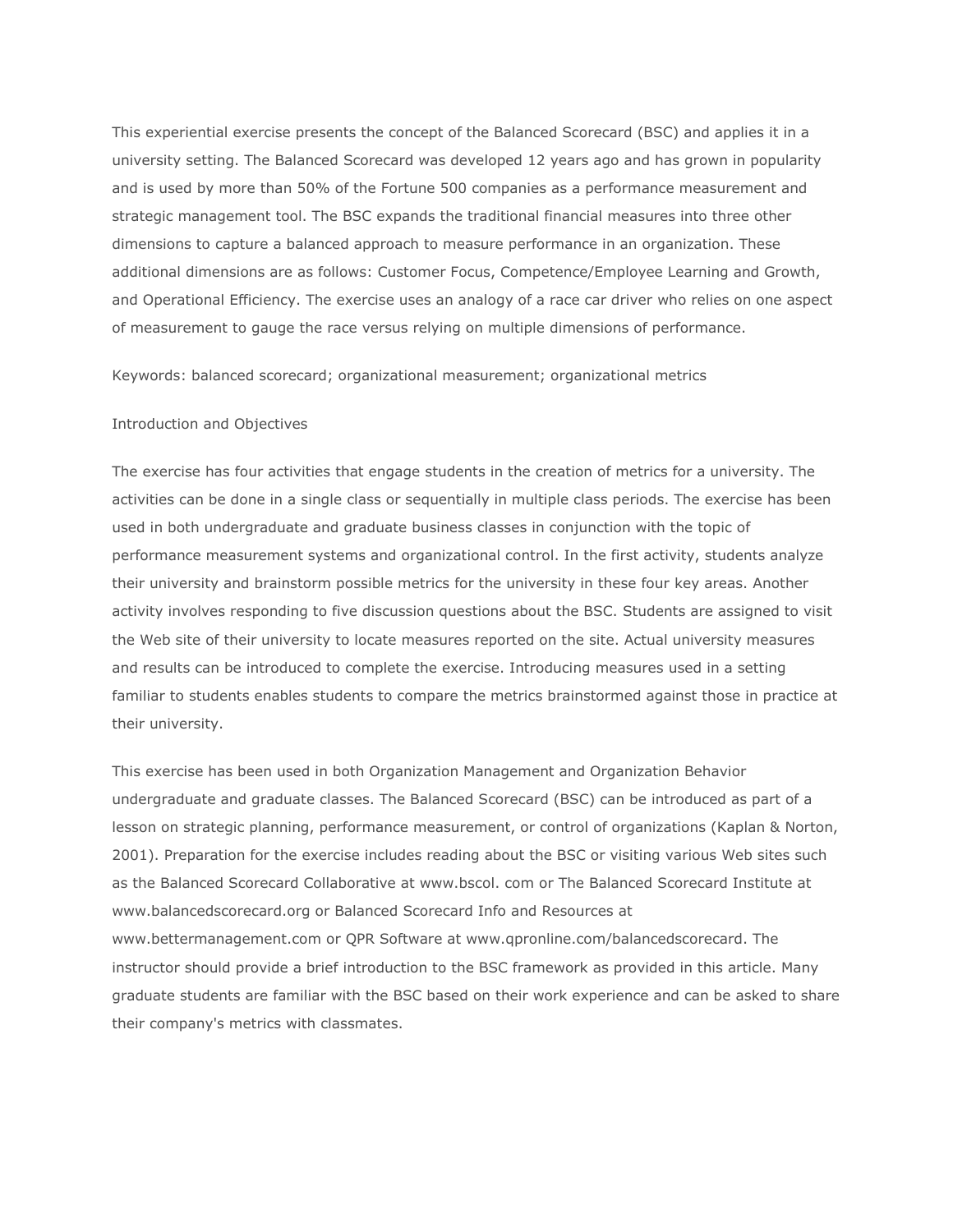Instructor preparation includes reviewing the concepts of the BSC and how it is used as a performance measurement tool. The next section of this article, "Balanced Scorecard" provides a brief lecture that can be used to make the following teaching points:

history and use of the BSC,

quadrants and typical measures,

advantages and challenges, and

#### creating BSC metrics.

Instructor preparation time can be as little as 30 minutes to review and familiarize yourself with the BSC. Additional time may be spent visiting the various Web sites indicated. Students can be assigned to generate actual university metrics as part of their assigned work. Other instructor preparation includes gathering materials such as a flip chart or overheads for the student groups to use to record their brainstormed metrics to be presented to the class. Instructors may also gather university annual reports, brochures, survey results, or financial statements to provide to the class.

#### Learning Objectives

\* To gain an understanding of the use of the BSC as a performance management tool.

\* To understand why a balanced approach to measurement is preferable to a focus on purely financial metrics.

\* To apply the balanced scorecard to a familiar university setting by creating metrics in the four dimensions of performance.

\* To compare student-generated measures with actual university metrics.

### Balanced Scorecard

The BSC is used by most Fortune 500 companies as a tool to measure performance. It is unique because it balances performance measures across four dimensions as opposed to the traditional financial emphasis of metrics used in the past. The BSC is also used in the not-for-profit sector in hospitals and universities. For example, Bridgeport Hospital in Bridgeport, Connecticut has used a BSC for 3 years to provide a framework to measure performance in a complex and changing medical environment (Gumbus, Lyons, & Bellhouse, 2002).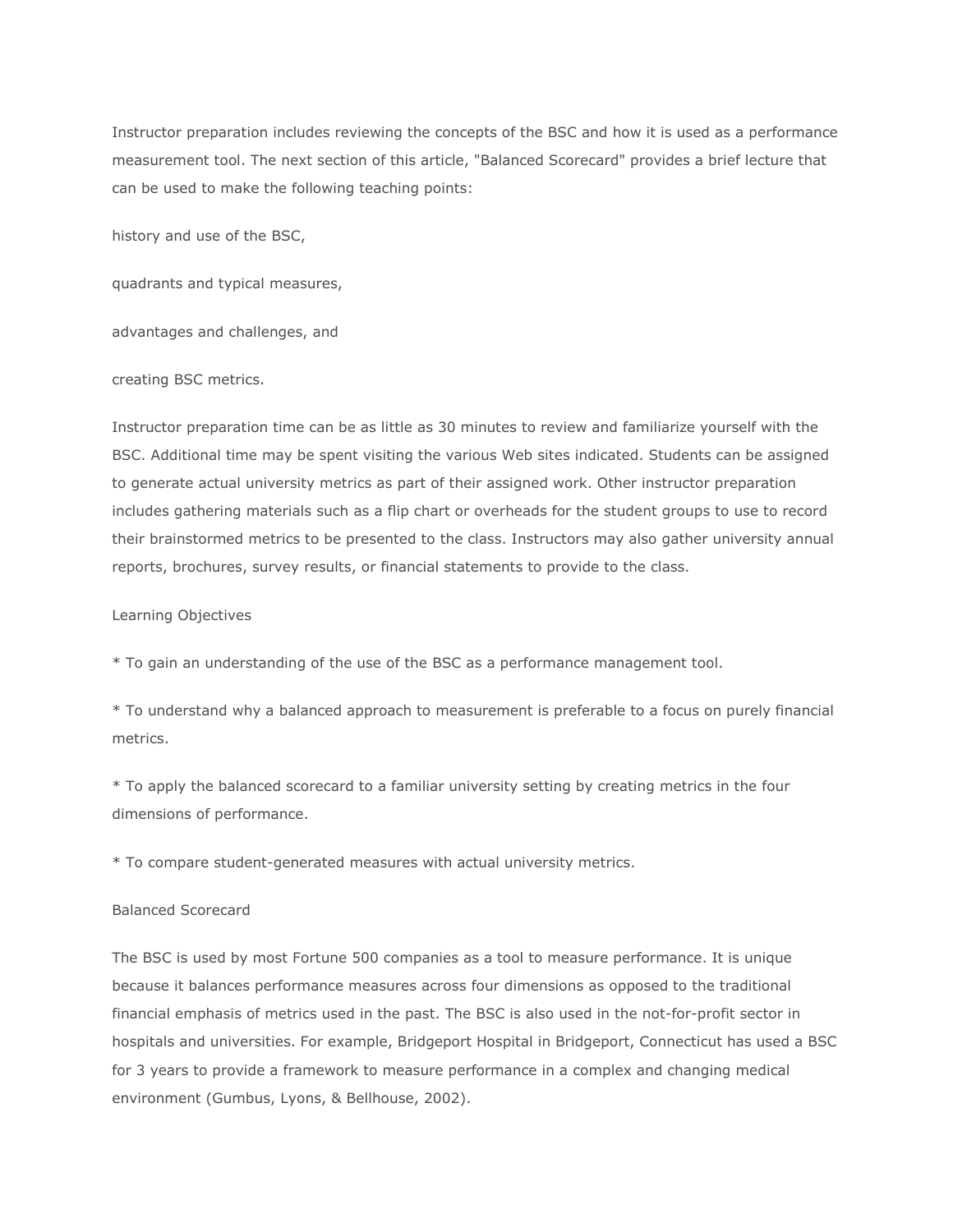The BSC was first introduced by David Kaplan and Robert Norton after a 1-year study of 12 companies (Kaplan & Norton, 1992). The authors proposed that financial measures alone were not sufficient to measure performance. Other factors in the new economy such as competence and knowledge, customer focus, and operational efficiency and innovation were missing from traditional financial reporting. In the not-for-profit sector, Bridgeport Hospital incorporated measures such as organizational health, financial health, process and quality improvement, and volume and market share growth (Lyons, Gumbus, & Bellhouse, 2003).

Organizational health focuses on employee learning, innovation, and growth. Metrics include vacancy and turnover rates, employee development plans, and employee satisfaction. Quality improvement focuses on patient satisfaction and outcomes.

Metrics include patient-satisfaction survey scores, patient safety, and Joint Commission for Accreditation of Health Care Organizations (JCAHO) accreditation. Process improvement considers cycle and turnaround times, and enhancing efficiency. Metrics include time to admit, length of stay, and the number of physicians connected to hospital clinical information systems. Volume and Market share is the customer perspective. The goal is increased ambulatory presence and the promotion of health and wellness. Expanded clinical services, coordinated clinical care centers, and increased ambulatory volume are some of the metrics. Financial health focuses on maximizing revenues and managing costs. Performance is reflected in clinical, operational, and financial indicators.

The BSC has evolved from a management reporting to a strategic tool used by executive teams to set strategy, align operations, and communicate with internal and external stakeholders. The framework of the four perspectives of the BSC (financial, customer, operations, and competence) help to translate strategy into objectives and measures. Critical success factors measured in the four perspectives are balanced between long-term and shortterm, as well as internal and external factors that contribute to the business strategy. The BSC not only translates the strategy to operational terms but it also aligns the organization to the strategy by focusing employees on their role in accomplishing the company mission. This is done through the use of cause and effect linkages between strategic goals and performance measures in the four perspectives (Kaplan & Norton, 1996). The BSC drives measures from the organization's mission, thereby aligning goals to strategy. The cascading process of creating employee metrics from those created at the managerial level marshals the synergy and commitment of diverse employees, and focuses decision making to attain company strategy.

Organizations that focus solely on financial measures can be compared to a race car driver that only monitors their speed during a race. Suppose you are a race car driver at the Indy 500 and are monitoring your car by looking at the RPM (revolutions of the engine per minute) gauge on your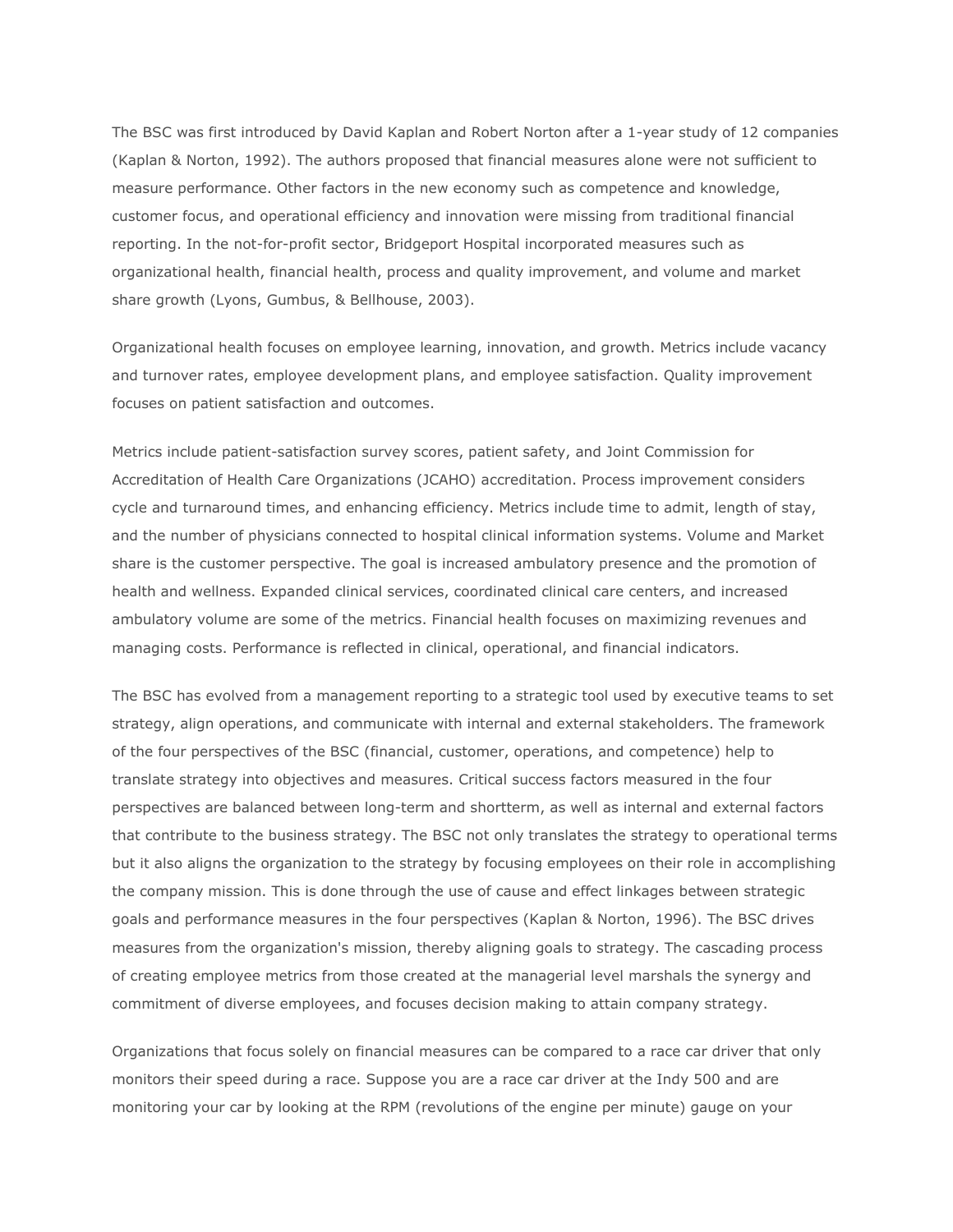dashboard. You are not noticing the MPG (miles per gallon of gas), nor the MPH (miles per hour or speed your car is traveling), nor the temperature gauge. You might win the race, but you are also putting yourself and your car at risk by not monitoring these other gauges and focusing exclusively on the RPM dial. You might run out of gas, overheat the engine, crash another car in your lane and make other errors in navigating the course.

When BSCs are properly done, the cards at each level align employee's efforts because the cards are "relevant, understandable, and controllable at the local level" (Atkinson & Epstein, 2000, p. 25). The BSC also serves as a vehicle for communicating strategy and performance to organizational stakeholders.

As managers learn to manage with a dashboard of new dials, they will align themselves, and their organizations, behind their organization-wide strategies with a precision they have never before experienced. They will position themselves to generate the profitability and demonstrate the accountability demanded by customers, shareholders, employees, and the communities around them (Atkinson & Epstein, 2000, p. 25).

Those using the BSC report that nonfinancial metrics enable problems to be identified earlier and solved while they remain manageable. However, the use of too many measures can lead to resistance from employees. Performance measures must be complete, measurable, and controllable. If any of these criteria are absent, the measures will not link to employee's daily operations (Inamdar, Kaplan, Helfrich Jones, & Menitoff, 2000).

Although 64% of companies in the United States use a balanced approach, not all believe that the BSC has lasting value. These companies view the BSC as a management fad that will be replaced by bottom-line financial measures, especially in times of economic downturn. Implementation can be stalled if managers fear the accountability that the BSC promotes. It can increase risk in the organization as accountability is assigned and tracked using the BSC. The use of too many measures can also lead to resistance from employees. Atkinson and Epstein (2000) note that performance measures must be complete, measurable, and controllable. If any of these criteria are absent, the measures will not link to employees' daily operations (Atkinson & Epstein, 2000). In the implementation of a surgical BSC at Duke University Hospital, the team experienced conflict, dysfunctional team behavior, fear, and resistance (McLean & Mahaffey, 2000). The BSC is a long-term change strategy and common negative reactions to change may surface.

According to Balanced Scorecard Collaborative Vice President Geoffrey Fenwick, less than 10% of companies have been able to state their strategy in concrete, measurable indicators. Schatz reports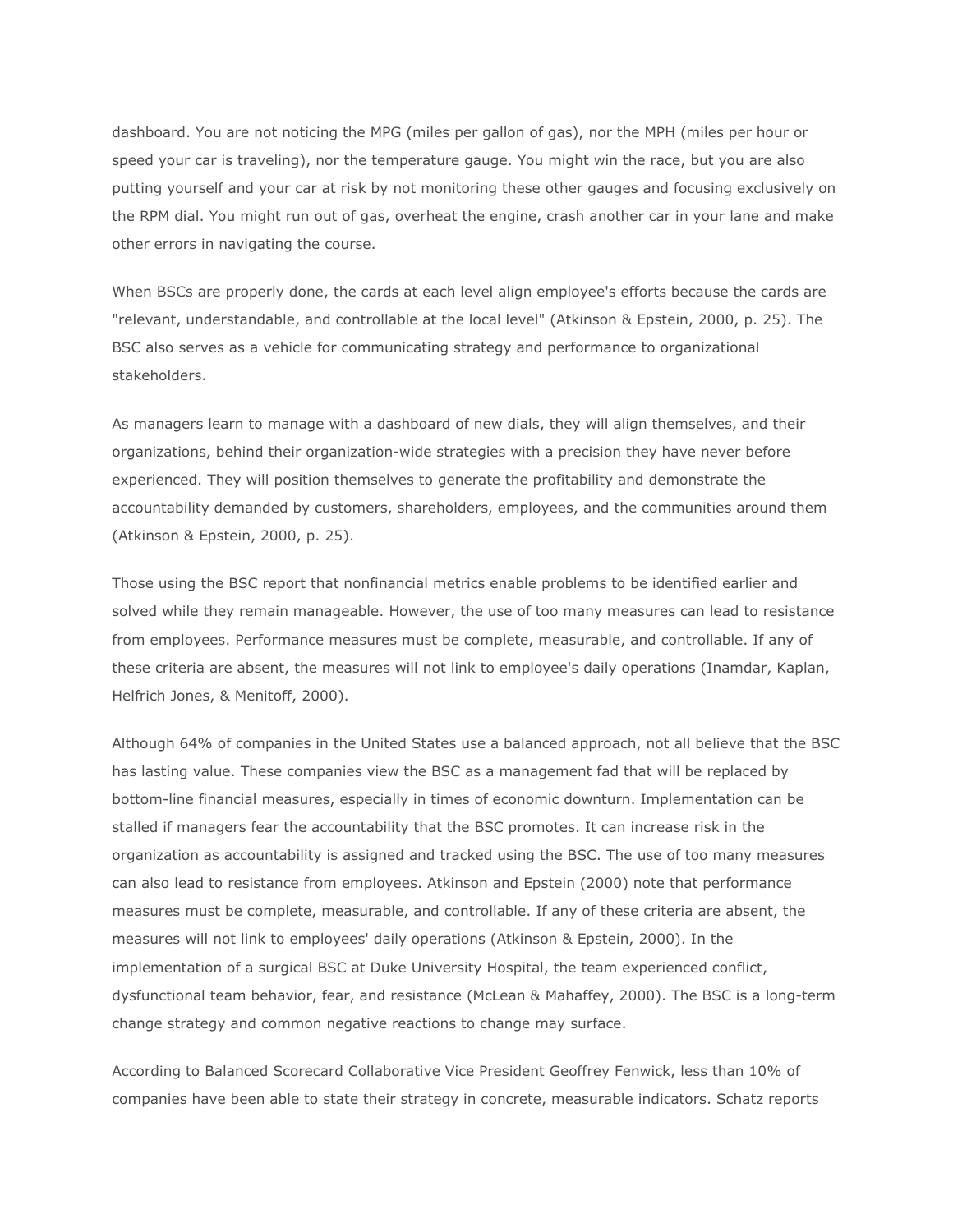that companies do not cope well with change, that people do not like to be judged, and the BSC requires managers to part with proprietary information and distribute it to the lowest levels in the organization (Schatz, 2000).

To be successful, the BSC must be driven from the top of the organization. Initial mobilization and momentum is required to launch the effort and sustain it over time. Continual focus is required to track best practices, flex to changing strategies, and continually monitor against targeted outcomes. The success of the card is dependent upon a well-developed organizational structure, an understanding of the role of the customer, and ownership by top and middle management (Kaplan & Norton, 1996).

#### Balanced Scorecard Metrics

When companies used just the financial metrics to measure their performance they were doing what the race car driver was doing-to the exclusion of other important measures of success. Organizations need to monitor fmancials, but must also consider customer feedback, employee satisfaction, and the efficiency of their processes in order to be successful. This logic led Kaplan and Norton (1996) to propose the BSC approach to performance measurement. The customer-focused metrics, employee/learning and growth metrics, and operational efficiency of internal business processes do not replace the financial metrics. They compliment the traditional financial indicators with a long-term approach to managing the business. Each measure is assigned an owner (individual or team) who is responsible for performance, data accuracy, and communication. In some instances, measures are counterbalanced and weighted to reflect the relative importance and priority of the measure. Those using the BSC report that nonfinancial metrics enable problems to be identified earlier and solved while they remain manageable (Inamdar et al., 2000).

A total of 50% of Fortune 1000 companies in North America use the BSC. Companies successfully using the card include Pitney Bowes, Philips Electronics, and Bridgeport Hospital. At Pitney Bowes successes attributable to the BSC include gaining consensus on goals and metrics, creating a company culture that is performance driven, and linking the capital budgeting process to company strategy (Green, Garrity, Gumbus, & Lyons, 2002). At Philips Electronics, the BSC enabled the company to link short-term actions with long-term strategy and focused the medical division on future goals. It also promoted the sharing of best practices by making results visible and readily available to employees. Employees can better understand how what they do on a daily basis contributes to the bigger picture (Gumbus & Lyons, 2002).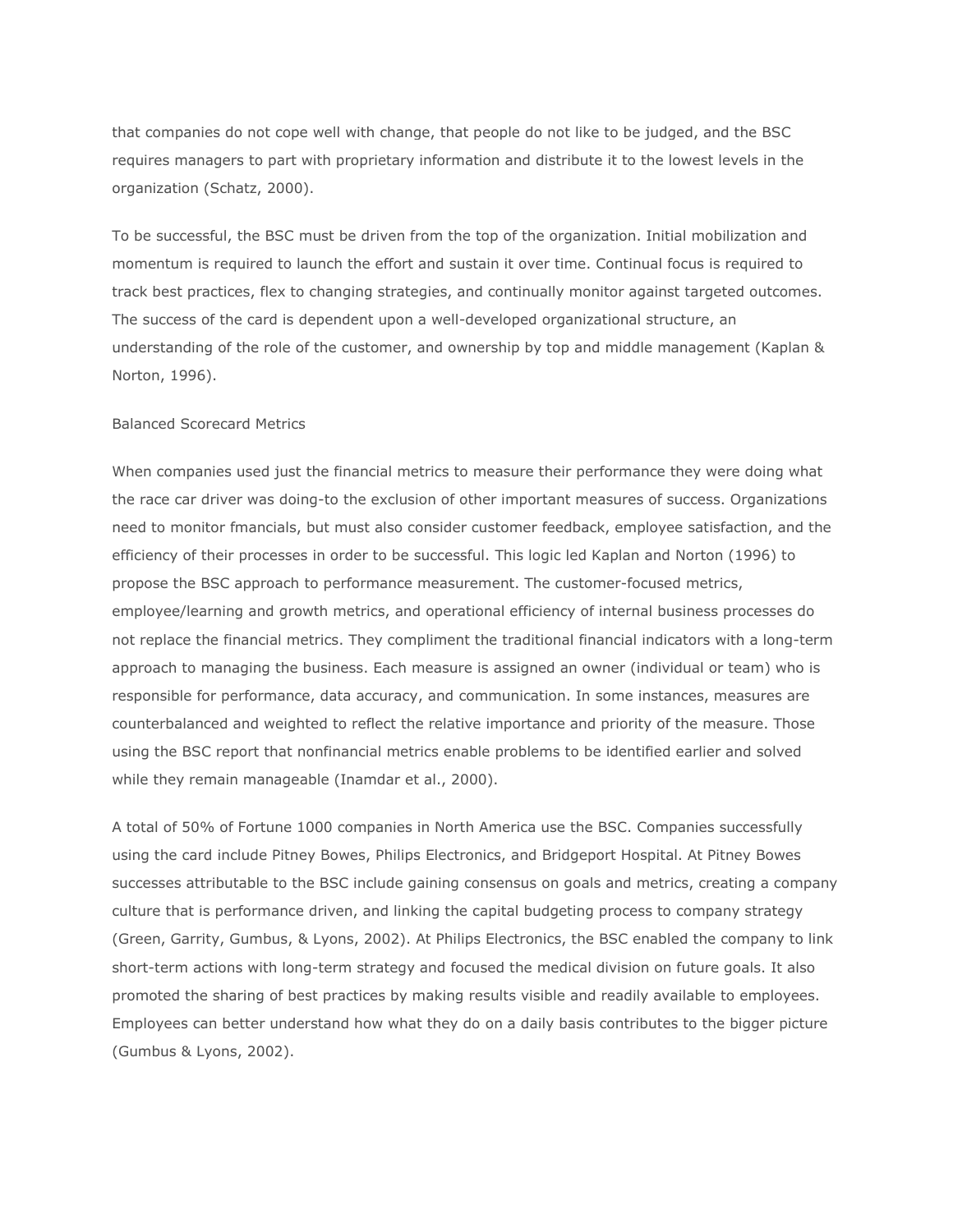At Bridgeport Hospital, the BSC created a common language among the administrative and medical staff leadership. It also helped the hospital to focus on patient satisfaction, streamline formal planning sessions, and link goals to employee performance appraisal (Gumbus et al., 2002).

BSC measures are created by defining a comprehensive list of measures used in the business and narrowing the list to the key performance measures that truly measure business success. The larger list of measures can be derived from current management measures used at executive meetings, budgets, plans, board reports; by looking at key processes; by assessing what individual departments are using to measure their own performance; or by external benchmarks derived from seminars, articles, and books.

In asking what should be measured, it is important to question current measures and why they are important. What should the company measure, and is not currently measuring? What are the gaps? Criteria for rejecting measures include the following: measures may not have an owner, may be duplicated, impossible to get data on the measures, and measures are trivial and do not contribute to the business. The final list should include measures from key performance areas and departments, measures for each strategic objective, a balance of financial and nonfinancial measures, process and outcome measures, and finally measures specific to high risk, high volume, problem prone, high cost, and other quality issues.

The following activities provide a tangible experience for students to engage in creating appropriate metrics used in a BSC framework. These activities promote engaged learning in one aspect of the creation of a BSC. The activities do not attempt to complete all of the steps to create a BSC such as selecting a measurement framework, determining key performance areas, selecting measures, and aligning measures to the BSC quadrants. The activities do promote understanding of what metrics can be used to measure achievement of university objectives.

# ACTIVITY 1

Divide the class into four groups and assign the groups to brainstorm metrics for their university using the four quadrants of performance. Each group is assigned one quadrant and is given 30 minutes to list possible university metrics for the assigned quadrant. Various alternative approaches can be used to divide the class (based on size and time limitations) such as assigning more than one quadrant to a group and having two or more groups compare their analyses. The four groups reconvene in a large group to share results. Each group selects a spokesperson who explains the measures brainstormed by their group. Appendix A includes measures determined by an undergraduate business class.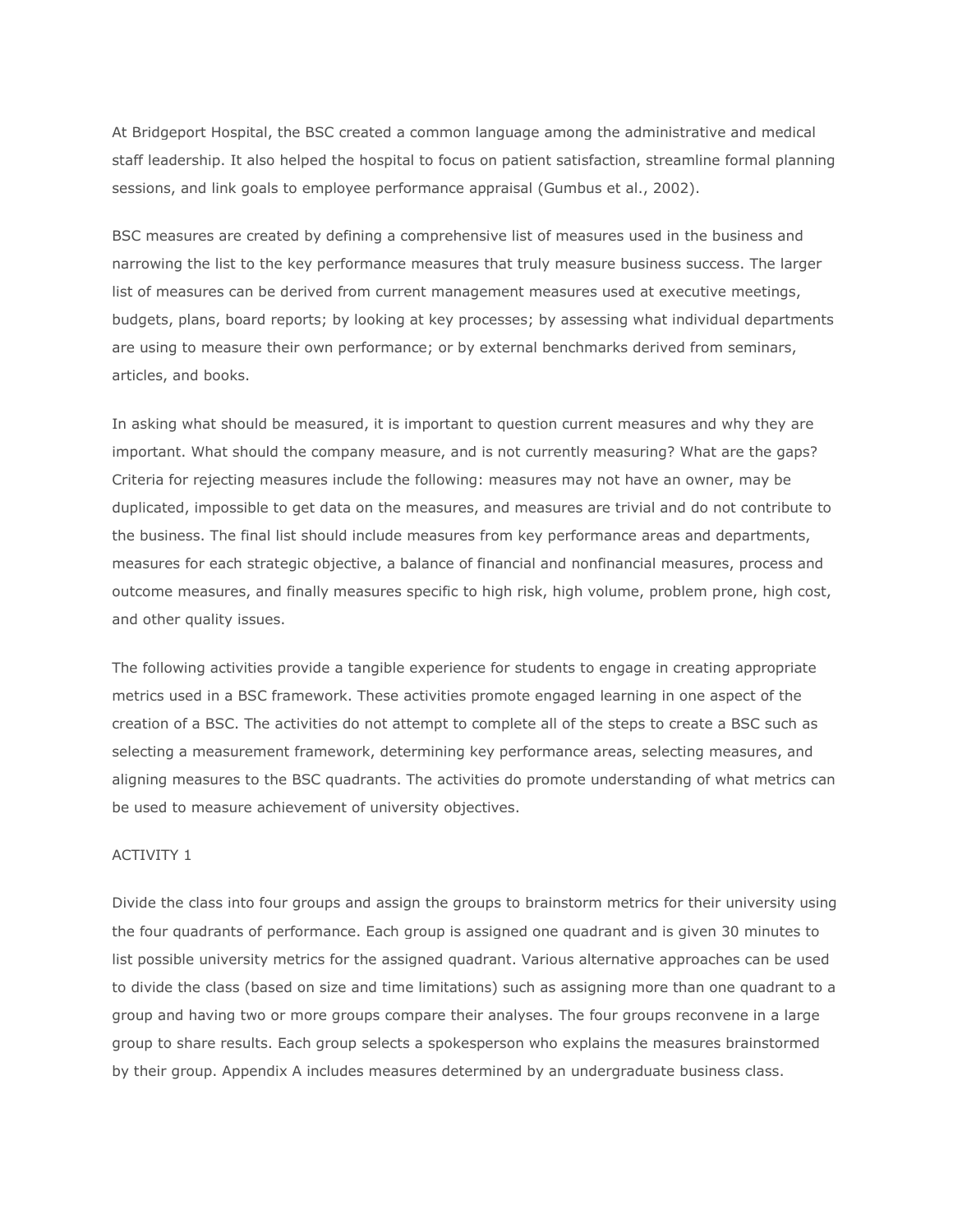The Balanced Scorecard quadrants are defined as the following:

Financial-metrics that reflect fiscal responsibility and sound financial management such as budget, expenses, and revenue.

Customer Focus-metrics that measure student satisfaction and student evaluation of academic and other services.

Competence/Employee Learning and Growth-metrics that measure performance of the faculty and other administrative employees of the university.

Operational Efficiency-measures of university processes such as accreditation, program enhancements, registration, applications, and other procedures.

#### ACTIVITY 2

The instructor introduces current measures used by the university. This information can be gained by reviewing annual reports, minutes of board meetings, or by interviewing members of the administrative staff of the university. The author interviewed the dean of the College of Business at Sacred Heart University to get information on metrics in current use at the university. Other information may be found on the Web site or in university literature. Permissions were not required, and the exercise of locating metrics is a valuable learning activity for students to complete as a homework assignment. A disadvantage in assigning homework is the time required and possible lack of access or availability to students. Advantages in having students collect the information are active engagement of students in the process and increased quantity and quality of response. Administrators had no problem sharing this information, and were interested in feedback on the metrics students thought were important to measure university performance. Actual university measures and results are discussed and compared to those brainstormed by the class. The measures from Sacred Heart University in Fairfield, Connecticut are provided in Appendix B of this article titled, "Typical Responses from University Administrators."

Standards are used to measure the organization's performance against internal or external benchmarks, industry norms, or world-class performance. For example, Bridgeport Hospital uses the Malcolm Baldrige National Quality Award Criteria for Health Care standards as an assessment process in order to compare their results to world-class health care organizations. Other standards are derived from accrediting bodies such as International Standards Organization (ISO 9000) or industry specific standards such as JCAHO.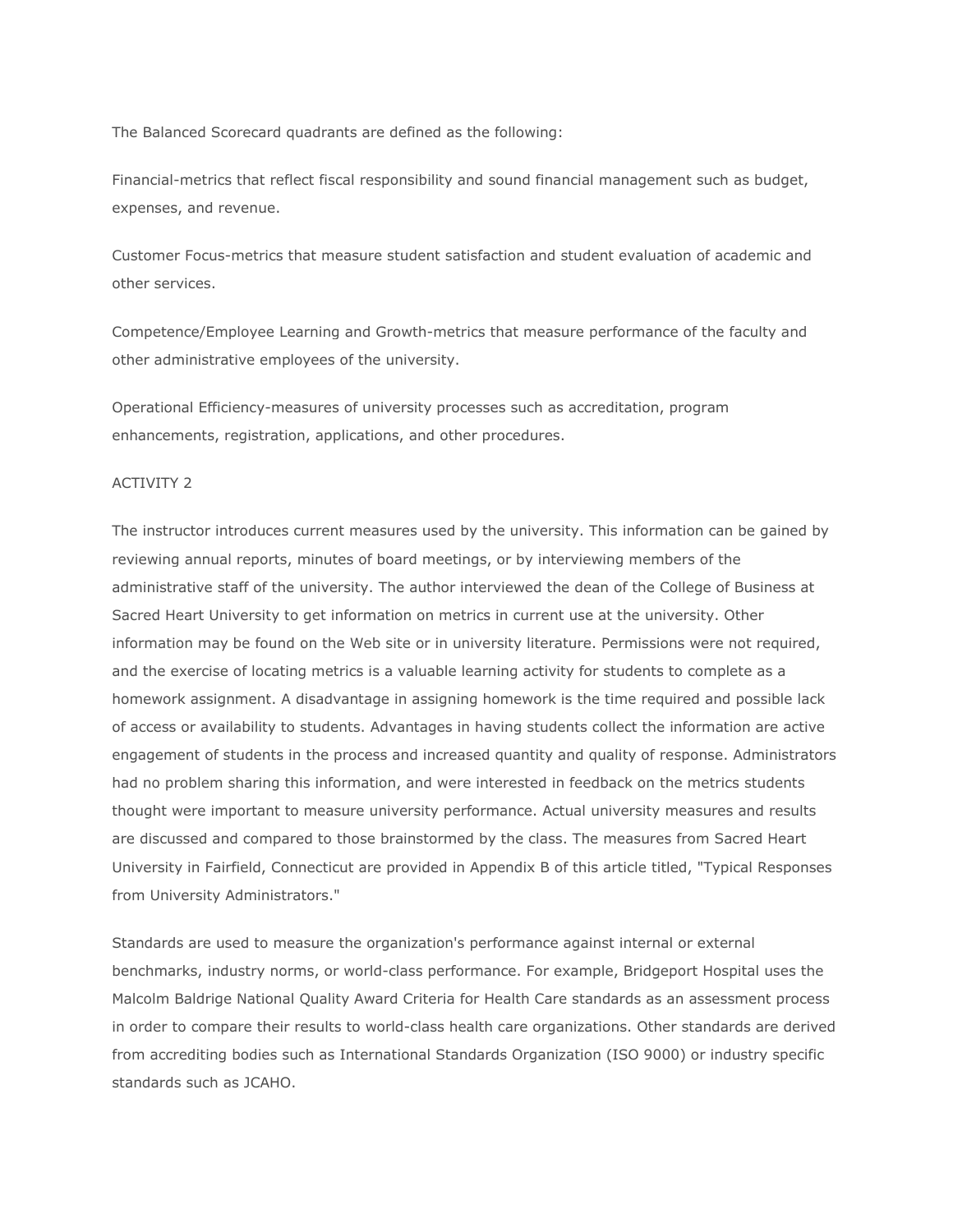It is interesting to note that the fact that the university uses a variety of metrics to measure and track performance does not imply that they are using a BSC. Many organizations use a balanced approach to measurement without labeling their approach a BSC.

#### ACTIVITY 3

Students discuss answers to the five discussion questions below. Depending on the size of the group, students can be divided into five groups to answer one question and the instructor processes the answers with the entire group, or questions can be asked in the large-group setting.

1. How easy or difficult is it to capture data on the measures brainstormed for the four quadrants? Typical responses of students indicate that the financial and customer metrics are easily accessible and visible. Metrics on competence/ employee learning and growth are not readily available to students but are captured in the university credential and accreditation processes. Operational metrics are the most difficult to obtain.

2. How closely does the university adhere to a balanced approach? Is there one dimension used to the exclusion of others in the actual application in a university setting? Universities use a balanced approach as indicated in the typical responses of university administrators.

3. What additional dimensions of performance (quadrants) might be added to the traditional four? Organizations have added employee satisfaction and learning to the original four quadrants. Others have separated quality and process improvement.

4. How important is technology and information systems to the success of the BSC? Without adequate technology, the BSC is not timely and it can be cumbersome to capture data on the various metrics. Software and systems that feed data to a single reporting structure make the card user-friendly and timely.

5. How can the BSC help organizations assess their results in the future? In what ways might the BSC be viewed as a management fad? Most students see the BSC as a valuable performance measurement system to focus a company on various aspects of the business and provide a strategic planning framework. Students may mention similarities to other performance measurement systems in total quality management such as the Malcolm Baldrige National Quality Program criteria.

#### ACTIVITY 4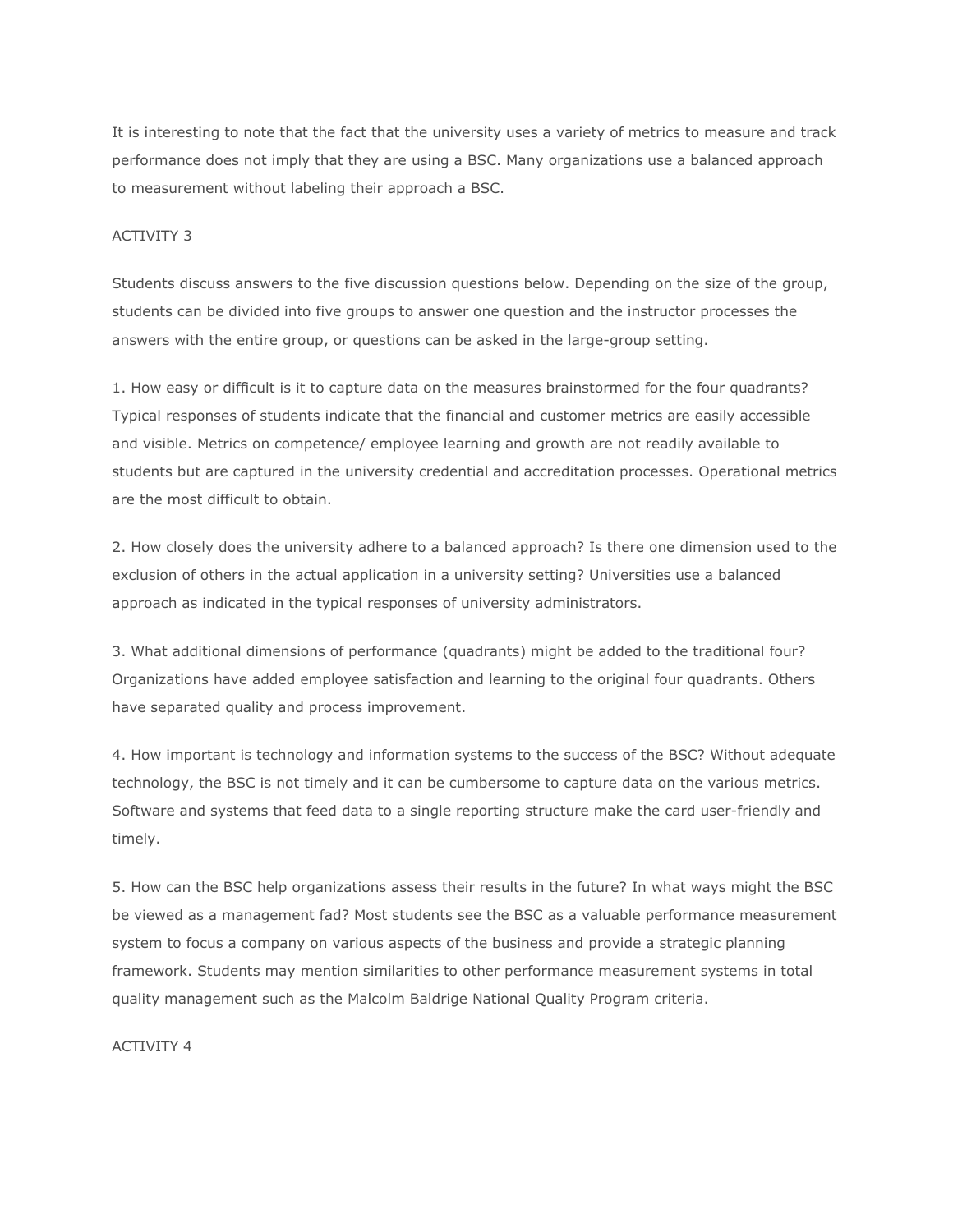As an alternative homework assignment, students can be assigned to explore their university Web site to determine which metrics are public knowledge. Groups are assigned to review their designated quadrant or all four quadrants. Results of this activity are reviewed at the next class meeting. Another possible follow up task is to assign students to bring their company's BSC into class for discussion, or students can be assigned to create BSC metrics for a different organization or industry.

#### Observations and Conclusion

This exercise has been used in more than a dozen Organization Management and Organization Behavior classes at the undergraduate and graduate levels. Graduate and undergraduate business students can very easily determine metrics in the customer quadrant because it reflects their personal experience as the customers of a university. They are also familiar with employee metrics due to their familiarity with faculty evaluations and affiliations with the university. The undergraduates are less familiar with the financials of the university, yet are able to describe basic sources of revenue and expense. The operational metrics are the most difficult for students to determine. Testing and refining the exercise to facilitate student discussion, the instructor should review the processes students are involved in such as admission to the university, registering for classes, finding parking, and availability of housing. Students are less familiar with accreditation procedures but are very interested in learning about the process of accreditation and standards for higher education such as the New England Association of Schools and Colleges (NEASC) or American Assembly of Collegiate Schools of Business (AACSB). When the exercise was conducted with MBA graduate students, they had less difficulty with the financial and operational metrics due to their business experience and the use of the BSC in their workplace.

#### Typical Outcomes of the Exercise

Undergraduates have no difficulty identifying financial and customer metrics, especially when the instructor directs students to view themselves as the customer. Students can then relate directly to measures of their satisfaction and assessment of academic achievement.

To facilitate the identification of employee metrics, it is helpful for the instructor to designate faculty as the employee group and ask how stakeholders would assess competency of faculty.

Undergraduates have trouble conceptualizing the process metrics. A first step to alleviate this problem is to brainstorm processes that they experience at the university that might have quality issues, repeat steps, high volume, or impact key stakeholder groups. A discussion of the registration process,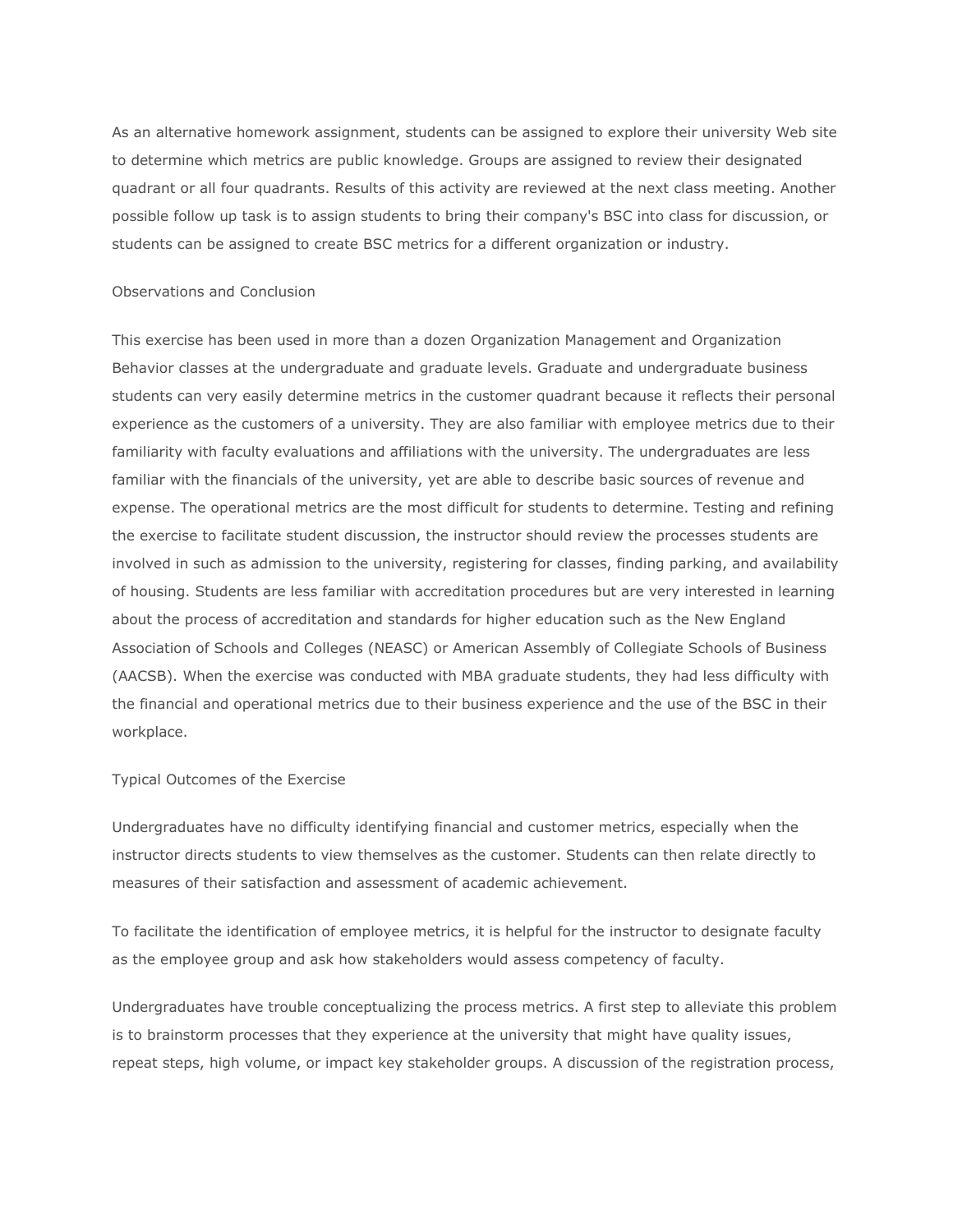the admission process, and access of housing usually generate much discussion of important university processes.

Students gain an understanding of the BSC-a method of measuring performance in a balanced way that includes more than financial results. Student testimony included favorable comments on the experiential nature of the activity and the ability to engage the learner is experiencing creation of BSC metrics. Students enjoyed exploring how their role as consumers of the university is an important measure of success. They particularly liked discussing metrics that measure faculty performance in addition to the course evaluations. Many undergraduate students commented that they were unaware of the various types of faculty preparation, degrees, requirements for publication and scholarly activity, titles, tenure process, field experience, and other criteria used to judge faculty effectiveness.

Both graduate and undergraduate students enjoyed using a familiar university setting to increase their knowledge of both the BSC and their university. Students found the typical responses from university administrators particularly insightful.

Students found the university Web site to be somewhat helpful in determining what metrics were used to measure performance. However, other sources such as monthly financial reports, annual reports, marketing brochures from the colleges and admissions office, and student survey results were also consulted to compare student-generated measures with actual university metrics.

#### Student Learning and Perceptions

Student understanding of the BSC is achieved through the initial lecture and discussion on the BSC and Balanced Scorecard Metrics sections in this article. Increased understanding of the BSC is achieved by visiting the Web sites referenced and reading additional cases and viewing actual BSCs in use at various organizations in addition to the university setting.

Learning is enhanced when students are challenged to collect their university metrics by interviewing administrators or visiting the university Web site. Student learning is achieved by reading about the BSC, hearing the initial lecture presented by the instructor, and by creating their own BSC metrics. Follow-up activities to enhance student learning include assignments to research other organizations using a BSC or to create a BSC for a nonacademic organization. Students learn the importance of balancing metrics to include other than financial metrics by creating metrics for the various dimensions that affect the university. Students learn these as they review the metrics they brainstormed for the operations, customer, and employee learning and growth dimensions.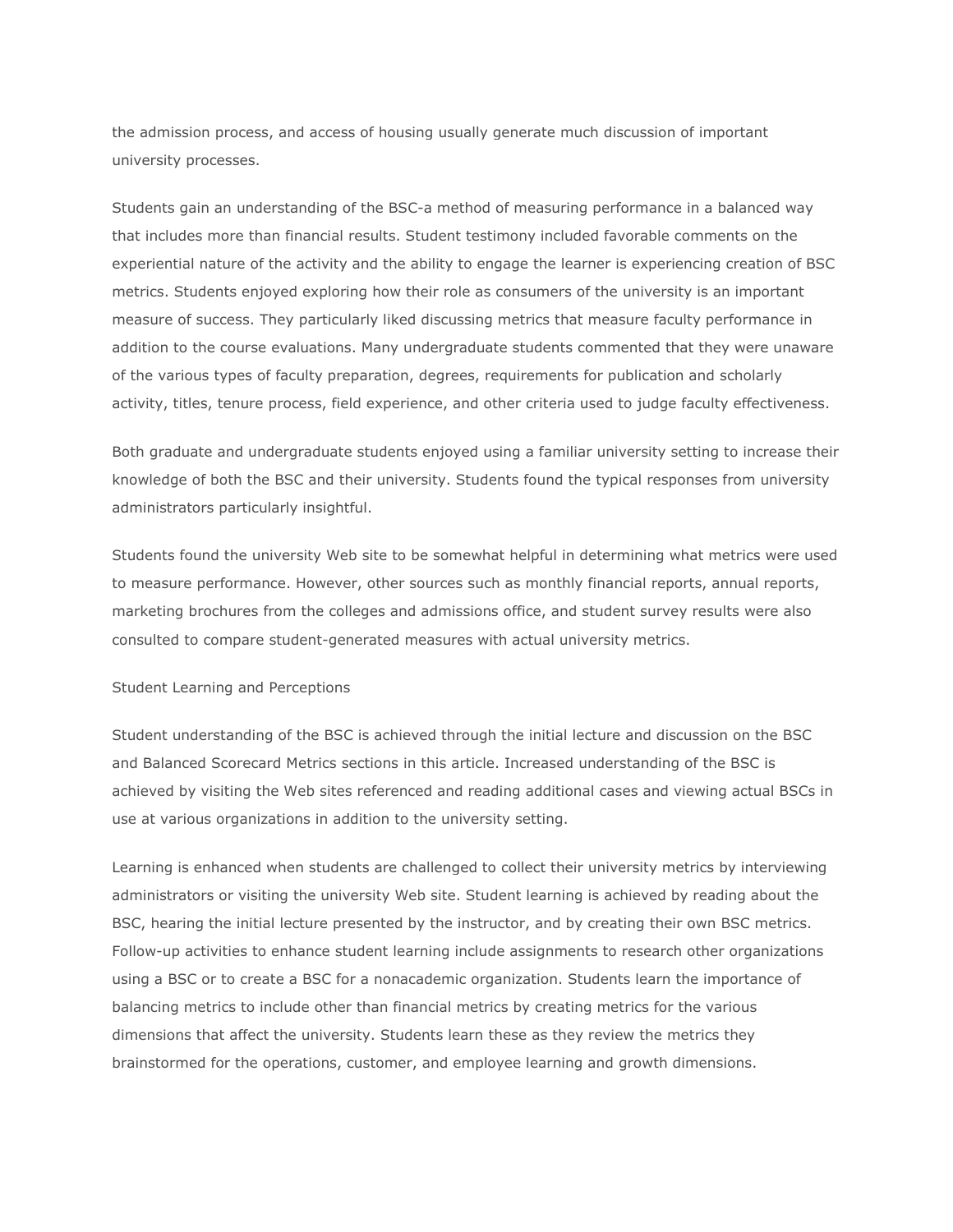Students were engaged in the activity of creating metrics for an institution that they are familiar with, and have participated firsthand in a metric when they complete faculty evaluations at the end of every course at the university. At the graduate level, students have shared their company's BSC as a followup activity that combines real-world application with theory. The knowledge of the BSC framework as a performance measurement system can transcend many management topics throughout the semester such as performance measurement, human resource management, organizational control, customer relationship management, and total quality management. Knowledge of the BSC as a strategic alignment tool can be transferred to discussions of strategic planning, mission and culture, and strategy management.

#### References

Atkinson, A., & Epstein, M. (2000, September).Measure for measure. CMA Management, 25.

Green, M., Garrity, J. Gumbus, A., & Lyons, B. (2002, May). Pitney Bowes calls for new metrics. Strategic Finance, 30-35.

Gumbus, A., & Lyons, B. (2002, November).The balanced scorecard at Philips Electronics. Strategic Finance, 45-4-9.

Gumbus, A., Lyons, B., & Bellhouse, D. (2002, August). Journey to destination 2005: How Bridgeport Hospital uses a balanced scorecard to map its course. Strategic Finance, 46-50.

Inamdar, S. N., Kaplan, R. S., Helfrich Jones, M. L., & Menitoff, R. (2000, summer). The balanced scorecard: A strategic management system for multi-sector collaboration and strategy implementation. Quality Management in Health Care, 36.

Kaplan, R. S., & Norton, D. P. ( 1992, January-February). The balanced scorecard: Measures that drive performance. Harvard Business Review, 71-79.

Kaplan, R. S., & Norton, D. P. (1996). The balanced scorecard. Boston: Harvard Business School Press.

Kaplan, R. S., & Norton, D. P. (2001, February). A CFO interview: On balance. CFO, 75.

Lyons, B., Gumbus, A., & Bellhouse, D. (2003). Aligning capital investment decisions with the balanced scorecard. Journal of Cost Management, 17(2), 34-38.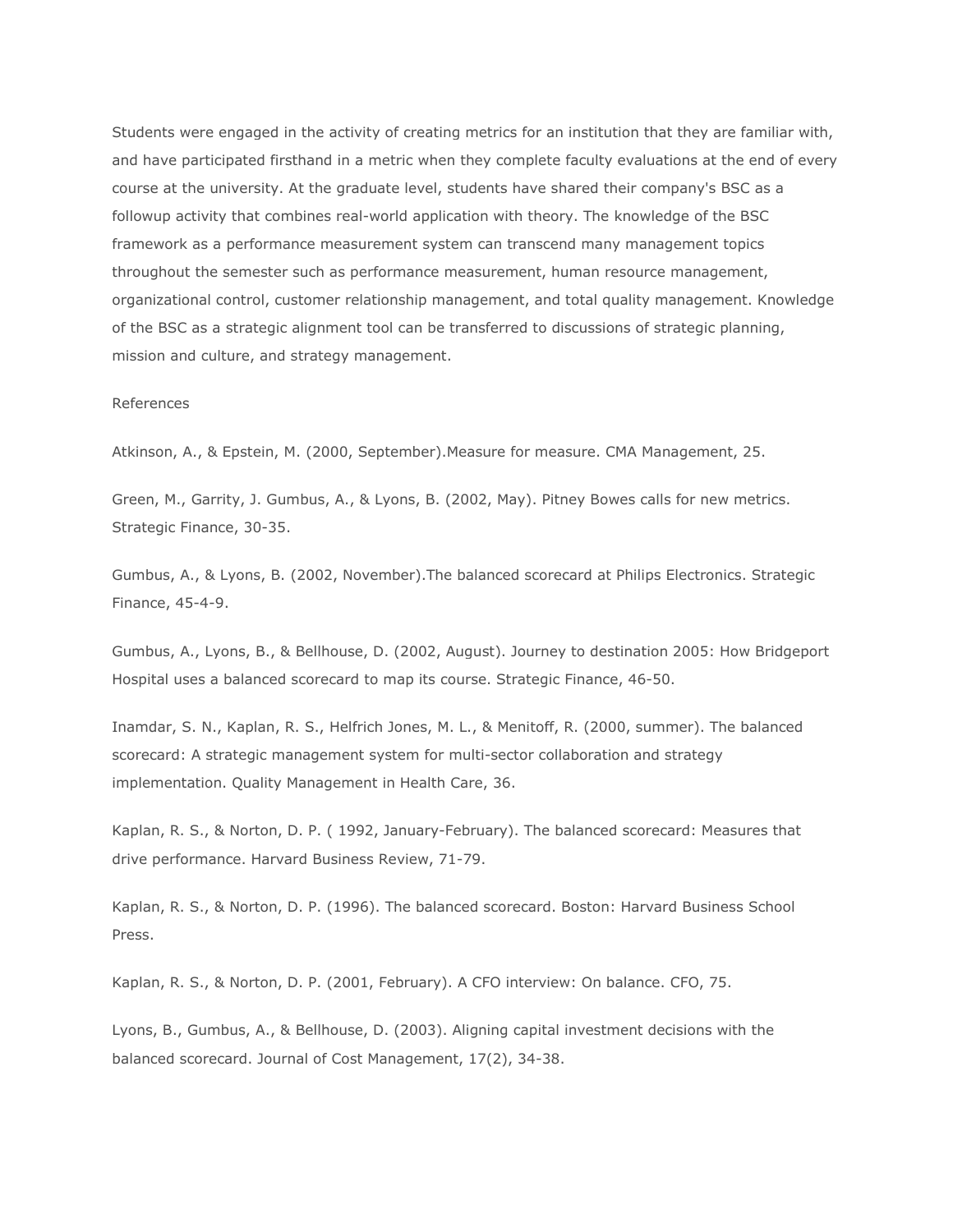McLean, S. R., & Mahaffey, S. M. (2000, January). Implementing a surgical balanced scorecard. Surgical Services Management, 48.

Schatz, W. (2000, Summer). The balancing act. AFP Exchange, 40.

# AuthorAffiliation

Andra Gumbus

Sacred Heart University

# Appendix

Appendix A Typical Responses of Undergraduates to the Balanced Scorecard Exercise

Financial metrics:

Tuition

Payroll

Corporate sponsorships

Donors

Housing

Revenue from space rentals, parking, athletics, ticket sales to university events, laptop sales

Expenses of construction, maintenance of facility and grounds

Customer metrics:

Class surveys on instruction

Surveys on housing, internships, extracurricular activities, food, facilities, sports, technology, abroad programs, financial aid available

Surveys postgraduate on % employed after graduation

Academic surveys on course offerings, majors offered, class size, faculty responsiveness

Competence/employee learning and growth metrics: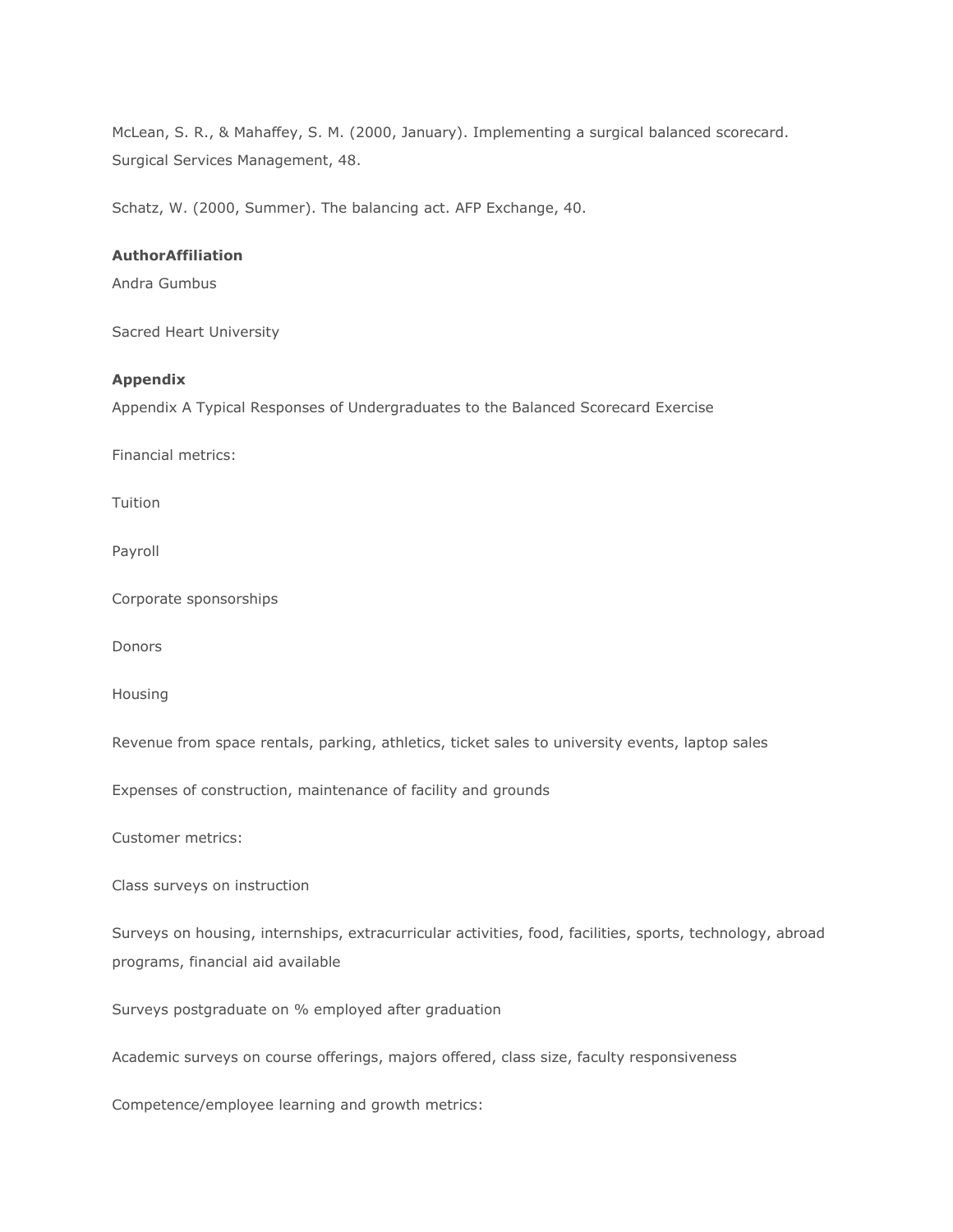Professor turnover rate Affiliate versus full-time faculty Faculty credentials: preparation, degree attained, research, and publishing Student evaluations of faculty and courses Continuing education of faculty Work experience of faculty related to subject taught Operational efficiency metrics: Recruitment of students and faculty Registration process Application process Laptop computer program Housing availability Parking availability Classroom space Appendix B Typical Responses From University Administrators Financial: Unrestricted revenue from: tuition and fees, auxiliary activities, funds released from restriction, contributions, other, and investment return Unrestricted expenses from: instruction, institutional support, student services, auxiliary services, academic support, public-service radio station

Balanced budget by college

Debt-to-equity ratio of \$3 to \$1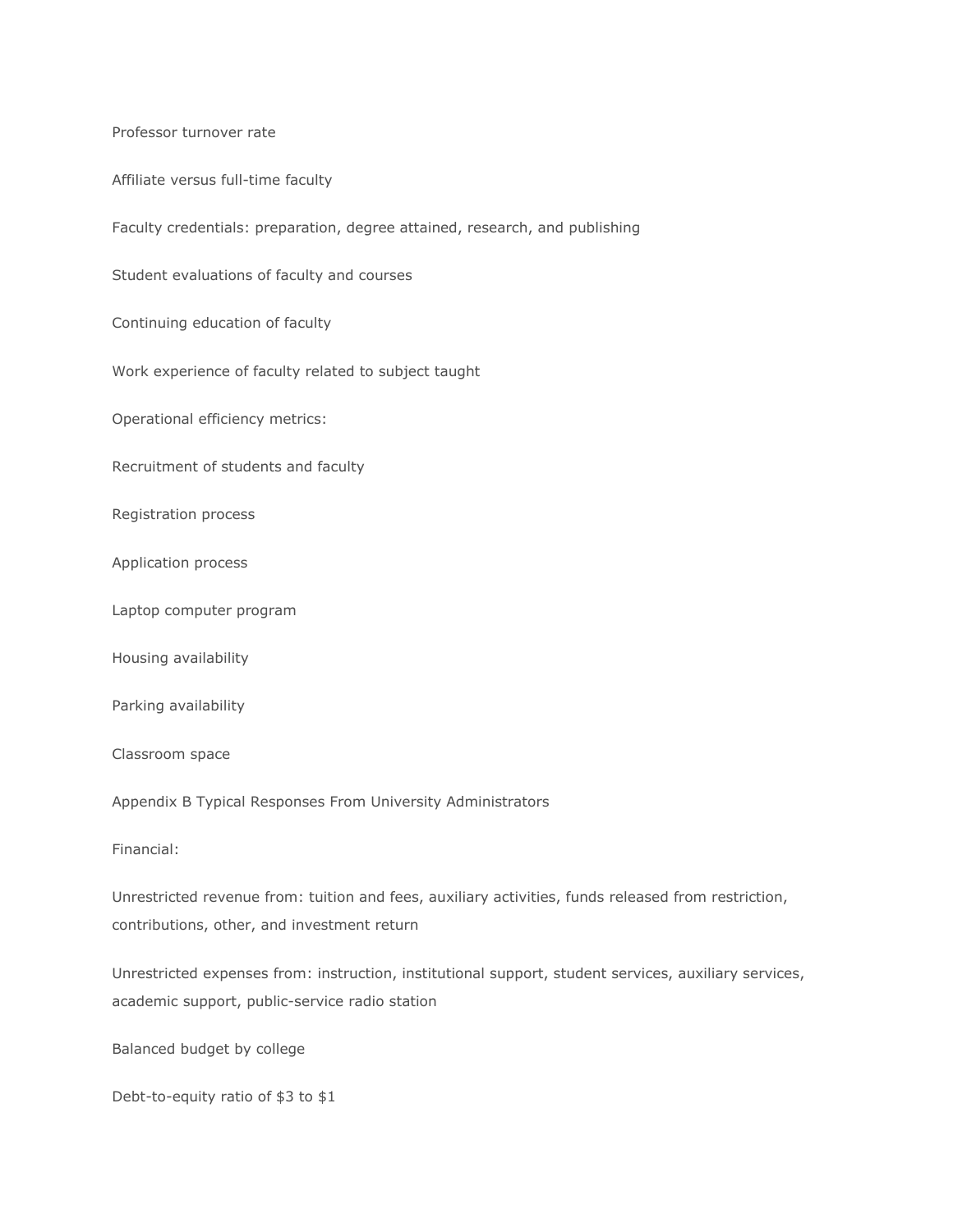% alumni fundraising

% employee fundraising

% revenue dependent on tuition

Customer:

National Survey of Student Engagement (NSSE) results

American Association of Colleges of Schools of Business Undergraduate Business Exit Study (AACSB) results

Student evaluations of academic classes

Ranking of US News and World Report on colleges and universities

Student evaluations of nonacademic student services

Competence/employee learning and growth:

Faculty annual appraisal of performance by department chair in areas of teaching, research, service, student advisement, curriculum development

Student evaluations of academic classes

Tenure and promotion process including: peer evaluation, 10 student evaluations, rank and tenure committee review of tenure package, Academic Affairs Vice President and President of University review, university trustee recommendation

Operational Efficiency:

New England Association of Schools and Colleges (NEASC) accreditation process

American Association of Colleges of Schools of Business accreditation process: including a review of all processes such as how the college admits students, how faculty are allocated to teach, the structure of the college, faculty involvement in college committees

Advisory Board of the College of Business-alumni and local business leaders who advise the college on teaching to meet current business needs